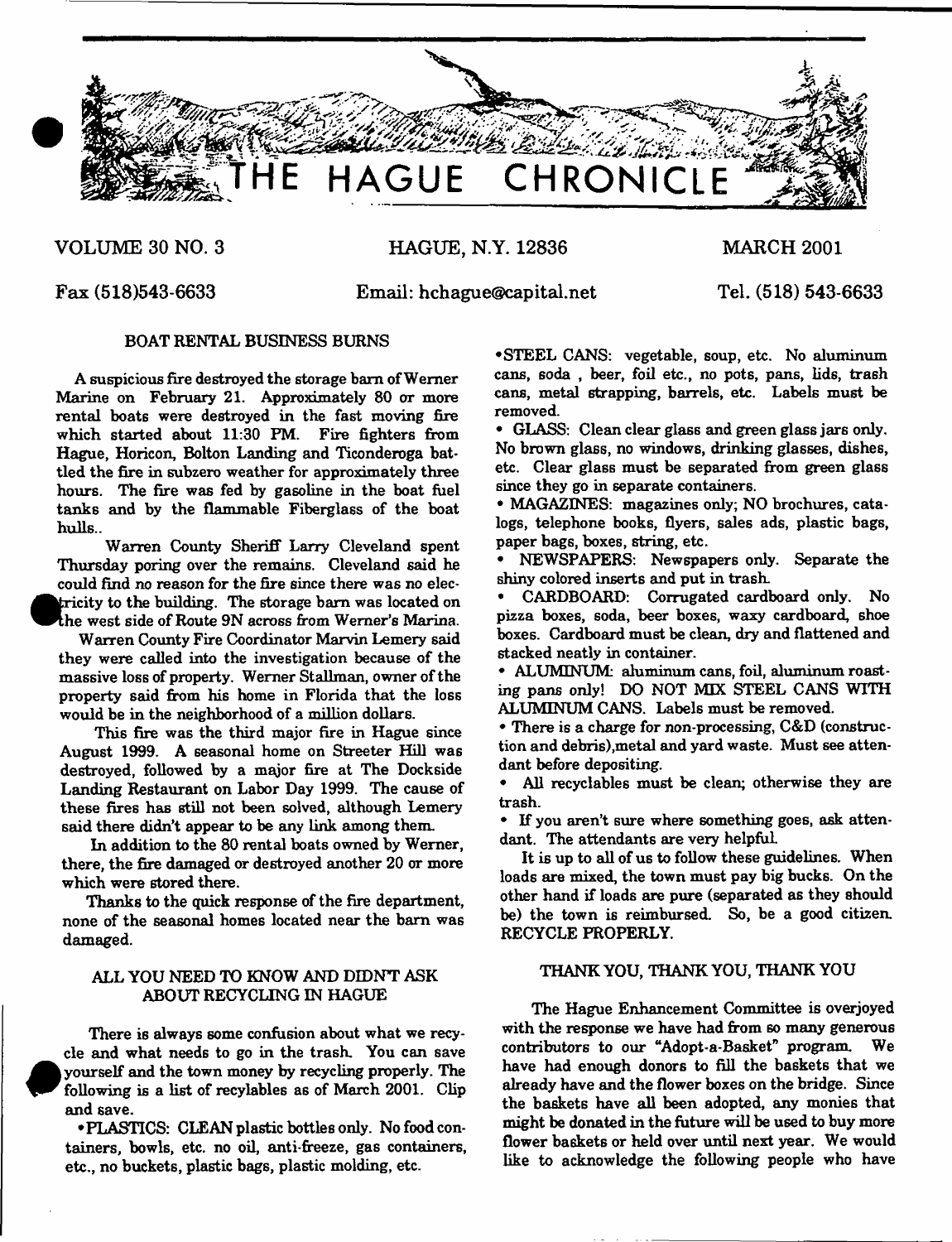Baskets - Cont. from page 1

M J. Keeler, for Joan Lusk: R. Viscardi, for Irene Coveney; B. J. Hobbs, for Joan Belden. Ursula Montbriand. Helen Cole and Maureen Garrison: R. Geer for Steve Davis: E. Decker, for Deek and Roy: H. Ticknor for Marie Babs Ticknor: B. Mizer for Edna & Joseph Malloy; J. Bamback for "Sunny Jack": D. Hitchcock for John Muehleisen; G. Fisher for Chuck Jessun: E. Crabbs for Bertha Crabbs: J. A. Gattie for Ann Denkie Ward: F. Klingler for Ed and Rae Hens: C. Zamrok for Erlo Schoder: C. Warren —, P. & J. Foster for William D. Foster and Joseph A. DeFelice; B. Rypkema for Judith Hoffav and Robert Rypkgma; D. Henry for Jack Henry; R. Engler for Howard and Dorothy Engler. J. Brown —, Dan Belden — ,Diane Farinick …, Joan Belden for Esther & Jim Belden; K. Laundree ..., K. Barton for Charles R. Barton, Jr.: J. Nutt, Green Acres Campsite, B. Van Sleet for Al Van Sleet: B. Jorgenson ..., C. Villanova for Harold Brown. D. J. McGowen for Dan Belden; H. E. Geils ..., Marianna Klein for Arthur & Virginia Klein; R. Bolton for The Bolton family: M Soliday for George Bovd: R. Hofstader for The Hofstader family; J. & V. Geils for Alda H. Geils: Silver Bay Guideboat & Canoe Co.—, K Wilhelm for Howard and Dorothy Foote.

Note: If any of the above appear to be incorrect, please notify Rudy Meola, *do* Hague Community Ctr., Hague, NY 12836 immediately. Also some of you have not designated a name. We need to know what to put on the small plaques. like right away! Thanks. You can email Dottie Henry - hchague@capital.net...djh

#### HAGUE VOLUNTEER FIRE DEPARTMENT

Our Winter Weekend breakfasts were most successful - we thank everyone who attended and enjoyed the food and friendship.

Our fire trucks answered five calls in February. 141 man hours were expended. There were two work details requiring 27 1/2 hours.

The ambulance was also called out for five trips, which totalled 174 miles and expended 39 hours of our wonderful EMT's time.

Safety tip: once again we urge you to be wary of the ice on the lake; the lake (at this writing) is still not completely frozen. Much shoving of waterfront has taken place (take a look at the beach properties at Sabbath Day Point. Dock bubblers weaken the ice in many spots. Use all possible caution when treading this treacherous monster. ... ewa

#### HAGUE HISTORICAL SOCIETY

The Hague Historical Society will meet on Monday, April 16. Jane Crammond is working on the program for that night. Come at 7:30PM for refreshment and social period. Meeting starts at 8PM

Even though it seems unthinkable at this moment, we will soon be at work again in the Hague Heritage Cemetery (on Pine Orchard Road), so save a little springg energy and be prepared to lend a hand at raking, brush cutting and fence repair . . . and possibly the buildiing of a more foot-friendly access to the area. . . . ewa

#### HAGUE SENIOR CITIZENS CLUB

The Hague Senior Citizens Club will meet at the Hague Community Center on Tuesday, March 27 at 1:30PM We hope to have someone who will discuss Senior transportation for our town. We are still looking for ideas for programs and trips. Any and all ideas are welcome. .. ewa

#### WARREN COUNTY COUNCIL LUNCHEON

The Warren County Council luncheon, at which this year's Senior honorees will be recognized, will be held on Thursday, May 17 at the Ramada Inn in Lake George. The luncheon offerings will be sliced beef, chicken supreme and broiled fish. There is also a vegetarian entree. Each entree costs  $$12.00$ . The time is 12 Noon. Please register for this by calling 543-6161.

We urge ALL our seniors to attend. This year's honorees are Eleanor Jenks of Chestertown who has been selected to be the Senior of the Year, and Lois Trumble of Warrensburg, who is the Contributing Senior. Hagu has been very fortunate in having four honorees chosen in the past 12 years. There always exists the possibility that we might again have one chosen. We would be happy if other clubs attended the luncheon in our senior's honor. We should all make plans to show our respect for the honoring of seniors outside our town! (End of sermon!) . .. ewa

#### CHICKEN AND BISCUIT DINNER SCHEDULED

Just a reminder that the Middle School Music Department is planning a chicken and biscuit dinner in the Ti Middle School Cafeteria on Friday, March 23 from 5:30 - 7:30PM. Musical entertainment will be provided by students from the Middle School.

Tickets are now on sale for \$10, which also includes dessert and beverage. You may purchase your tickets in advance by contacting the Middle School Office or from a Middle School music student.

This dinner is a fund raiser to help send the band and the show choir to Lincoln Center in New York City. This group performed at Lincoln Center last year by invitation and were so well received that they were invited back.

Come, enjoy a delicious dinner, entertainment and the satisfaction of having supported this worthwhile project. (Ed. I happen to be a strong supporter of music and arts in the schools and would urge anyone who would like to support the schools and would urge anyone who would like to support the venture to send a contribution to the Music Dept, of the Middle School, *do* of either Val Dixon or Pat Cornell. They are doing a great job with our kids!)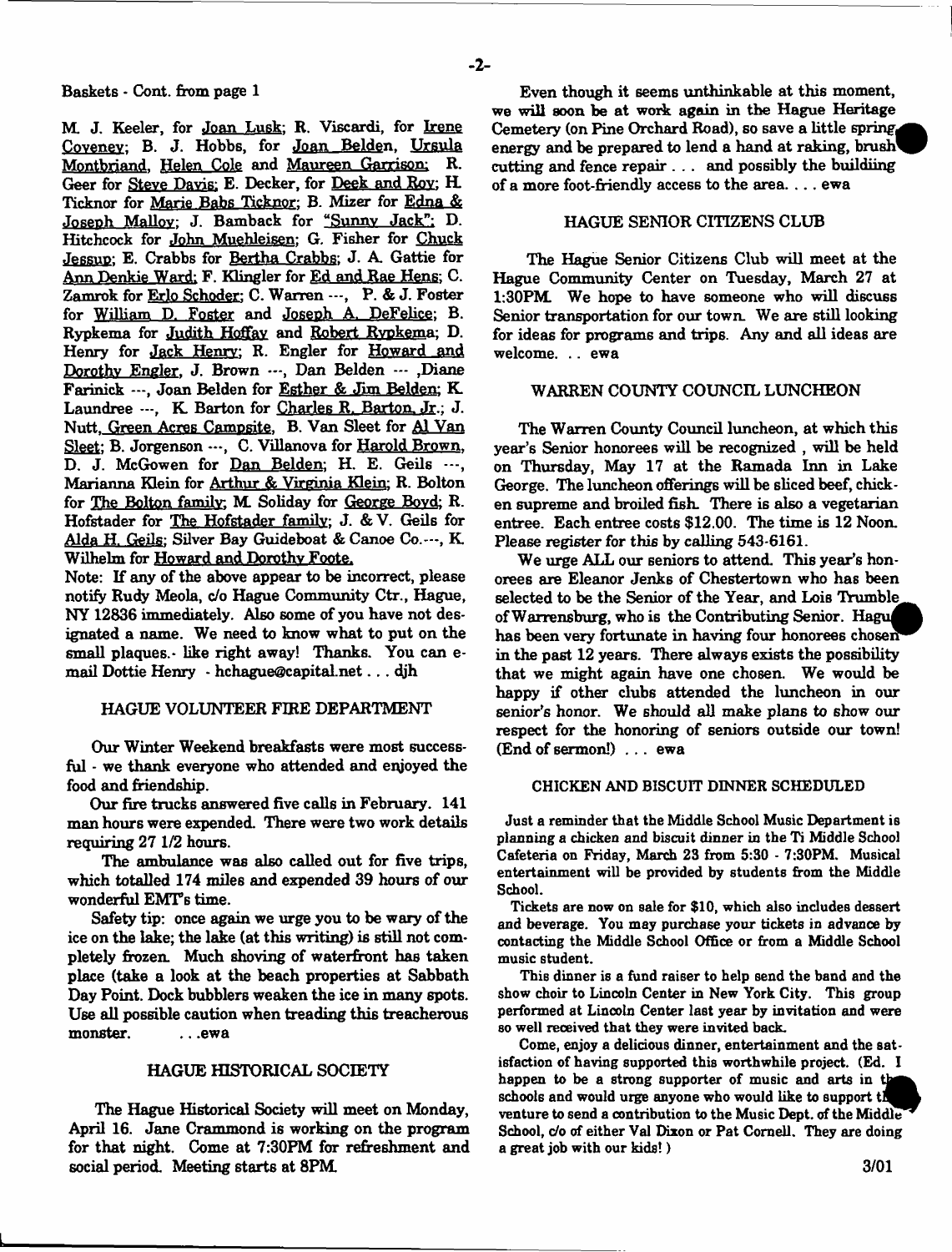#### PRIVILEGE OF THE FLOOR:

1. Tom James, representing the Hague Historical Society, The Chamber of Commerce, and the Rotary Club, spoke about the exciting plans under way to welcome the Lake George Monster back to Hague for the summer. (Keep tuned)

2. Chris Ianson commended Bill Bothe and the whole Highway Dept, crew for being on the job day and night, clearing, salting and sanding snow and ice off our roads during this winter and especially during the week of March 5th, when the blizzard or as the weathermen reported · the non-blizzard, hit Hague instead of the Big Apple.

#### REGULAR COMMITTEE REPORTS:

1. Assessor & Justice: Steitz. A Video presentation of the GIS (Geographic Information System), was given by four consultants from Real Property Assessment. New maps for Warren County were created to come into compliance with a State mandated coordinate system. It took 11 years to complete using aerial flights to do the surveys. The new maps are consistent in scale. Each map quadrant can be lined up with adjoining quadrants. In the process, all of Hague's real property lots have been renumbered. Property owners are encouraged to locate their lots and check for accuracy or provide missing information and can contact David Martucci, Assessor, to see the new Assessment Maps.

2. Buildings and grounds/Community Center: Megow. Repairs have been made to the new heating system with a central valve creating better circulation and ventilation.

3. Finance: Megow. The Annual report has been completed. The town is " in good shape."

4. Fire Dept, none

5. Highway: Fitzgerald. Blackie Fitzgerald recommended rewarding the Highway Dept. Crew with an extra day off for their hard work and excellent job during the blizzard. Supervisor Belden and Board agreed. Art Steitz commented that over 40 residents were "peeved" about blocked driveways but explained that The Highway Department can't plow driveways except in the event of an emergency, in which case the response to plow out would be immediate. (See related article)

6. Insurance: Hourigan. A State program entitled "Healthy NY" for small business and local officials may offer group health insurance with better rates and greater liability coverage. Literature is being made available .

7. Personnel: Hourigan. The transfer station CDL operator has resigned. No decision has been made for replacement.

8. Planning, Zoning, and Stormwater Management: Belden. The Town of Hague tested Dan King's property and found it not deep enough as a site for the sedimentation to be removed from Hague Brook. . Applications to the DEC for permits are still pending.

9. Recreation/Promotion: Steitz/Hourigan. none. Tom James stated The Chamber of Commerce website has been redesigned and is up and running. It lists Hague transfer hours and other pertinent information and has had 8000 page-views since Dec. 14, 2000. Dottie Henry and Dan Belden commended Tom's work on the website. Log on to

10. Sewer District # 1 Belden. The paperwork for the proposed main pump station at the corner of Dodd Hill Road and 9N, is being prepared for APA and DEC approval. When the plans have been approved, a public meeting will be scheduled.

11. Town Park and Beautification: Fitzgerald. . On April 16th, tile will be installed in the restrooms at the Visitor Center. Flowers have been ordered, letters have been sent to lifeguards and boat launch booth attendants. Councilman Hourigan will write a job description for manning the Public Information Center. An individual is needed to work 6 days for 5 to 6 hours a day to aid tourists and visitors. (See related article) Blackie Fitzgerald remarked that the board would need to meet in order to change the parking ordinance. (At present, parking at the Town Beach is for perm it holders only.) Skip Hourigan said a public meeting is needed to change an ordinance.

12. Transfer/Recycling Station: Megow. Income for Feb. 2001 was \$1,129.75. Mike Coffin asked what the cost is to run the transfer station. George Ianson commented that the cost of operating the landfill is partly subsidized by taxes. Discussion followed about the sources of income from recyclables. The greatest sources of income from recyclables. source of income comes from C&D tonnage. (Construction and Debris). Supervisor Belden clarified that we get credit for recyclables hauled to Vermont where they are held until sold. The Town gets paid only after these recyclables are actually sold. We are not paid for them at all, if for instance, a load of cans is contaminated with even a few unclean cans or with labels still on Lu Megow urged everyone to clean and sort different types of recyclables into separate plastic bagB. (See how to prepare recyclables, p. 1)

13. Youth/Hourigan.. Art Steitz said that although ski trips sponsored by the Ti Youth Commission are for the older children, children in the lower grades can go for the same fee of \$10.00 if parents are willing to drive them to the resort. A listing of school district activities for the youth is available at the Hague Market.

#### UNFINISHED BUSINESS:

1. Junk Car Report: Rudy Meola/Skip Hourigan. A preliminary visual inspection "drive-by" was made to identify potential junk yard and junk car sites. The next step is to talk to people to discuss the removal of cars. A comment from a resident was made that there are organizations willing to remove cars and can be used as a tax writeoff. George Ianson raised the issue that before junk vehicles on privte property can be (Cont. on page 4 - Town Board) 3/01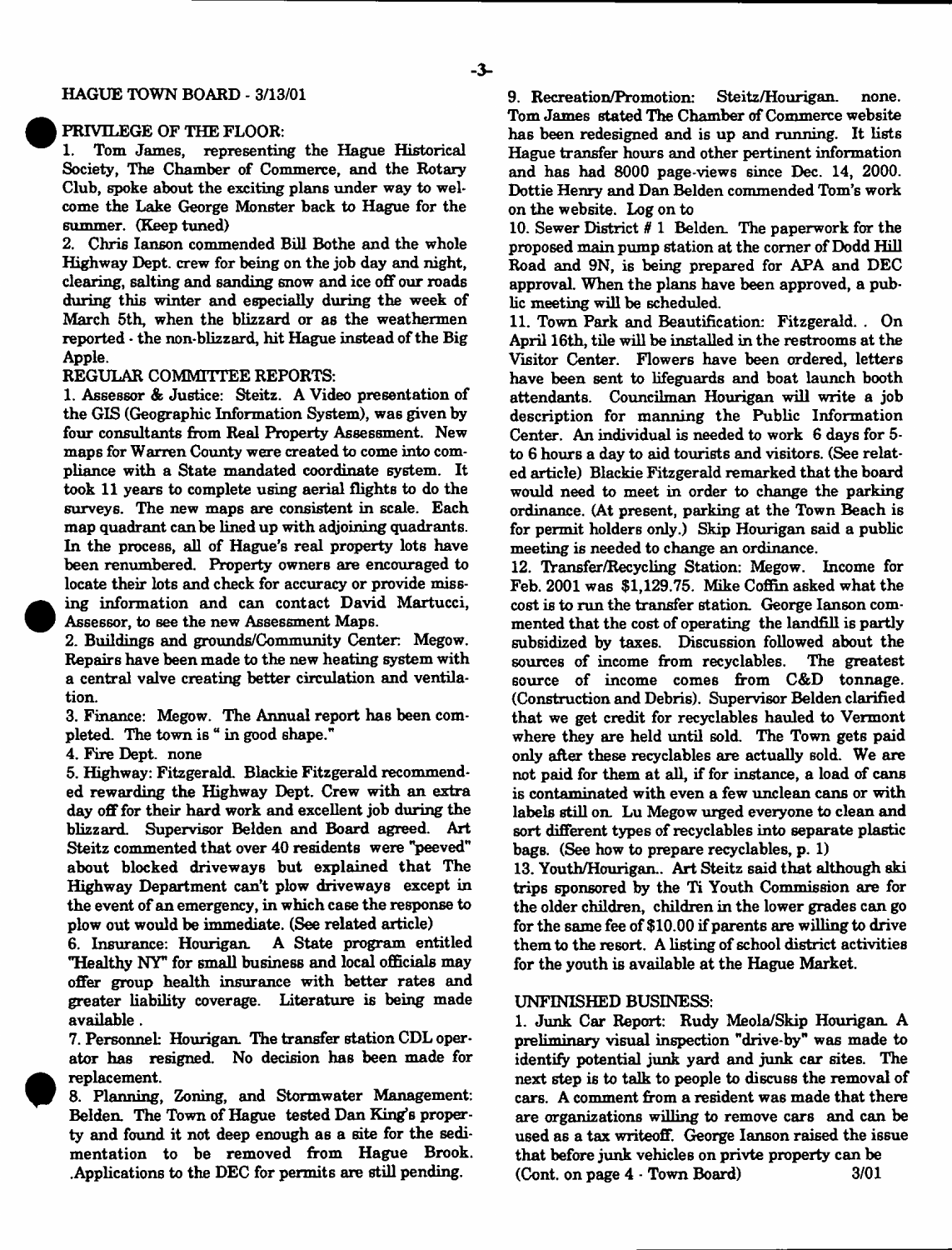Town Board - Cont. from page 3

removed, a title should be obtained. Supervisor Belden said that before action is taken, we will "have to go and see how it works."

2. The Board approved a request from the Fire Department to change the current payment schedule to four times a year--March, June, September, and December.

#### COMMUNICATIONS AND PETITIONS

1. A letter from Rogers Rangers asking for Hague's support for their endurance race on June 23 from Bolton Memorial Park to Roger's Rock Campsite.

2. Letter from John Breitenbach, re Bensco property, on Decker Hill Rd. DEC recommends that the Town acquire it as part of the sewer project. A resolution was passed allowing the Supervisor to engage Warren County in the appraisal of the Bensco property.

3. Myers Engineering -Application to DEC for a permit to work on Hague Brook to be signed.

4. Letters from Mastens and Feibusch urging the Town to ban outdoor bars in Hague:. The Board discussed the pros and cons. No action tabled.

5. Ron Graser was reappointed to the Board of Assessment Review for a seven-year term.

#### NEW BUSINESS:

1. Board voted unanimously to approve Resolution 53— 2001 designating the Community Center as Polling Place.

2. The Board approved unanimously the bid from Williams Electric of \$5,749.00 for a new generator at the Highway Garage.

3. The Board voted unanimously, Resolution 54-2001 to transfer \$6,577.98 from General Funds for water damage from ice-breakup not recovered by insurance last year.

4. Resolution to 55-2001 passed increasing appropriation from the grant for the Bat Museum.

5. Resolution 56-2001 regarding the study to establish a water district, was amended and approved 3-2. It allows the Supervisor to negotiate with an engineering firm to do a feasibility study to obtain basic information required for permit application. This resolution was amended by Skip Hourigan to limit expenditures to no more than \$8,000.

6. Resolution 57-2001 was approved, also regarding the establishment of a study for the water district. This resolution allows the Supervisor to gather information for the submission of grants regarding Small Cities. Some of the required information will come from the engineering feasibility study. The deadline for submission for consideration for grant money is early April. Neither resolution commits the town of Hague to any financial obligation other than a feasibility study (see 5 above.) Should a water district eventually be established, grant money can be returned to the General Fund to offset the expense of the feasibility study, (see 5 above).

7. Resolution 58-2001 which was approved, authorizing the Supervisor to enter into an Intermunicipal Agreement with Warren County for using the Warrej County fuel management system. (Gasboy).... ci

#### PLANNING BOARD - 3/15/01

Lee Frasier appeared before the board for his mother Geraldine. Mrs. Frasier would like to reduce the acreage of 41- 1-2.1 & 41-1-3.1 to 17.92 ac. respectively to increase 41-1-32 to  $48/41$ ac and create  $41=1=3.5$  as a 1.1 acre easement accessed lot for the purpose of providing deeded water from the spring on this lot to the lots of this subdivision. Site review to be held on March 17.

Nelson Waters addressed the board. He would like to subdivide a 3.25 acre parcel off his 64+ acre parcel. Site review scheduled for March 17.

Brad Whisher, owner of Indian Kettles has withdrawn his application to subdivide the property.

A letter has been received from John Macionis., writing in behalf of a number of Indian Kettles neighbors It was suggested to him by Zoning Adm. Paul Barone that he contact the Alcoholic Beverage Control in regard to the proposed outdoor bar at Indian Kettles. He was informed by a license examiner (Mr. Feeley) as follows:

1. The Kettles is allowed only one operational "bar. Any outdoor "bar" can operate *only* as a serving station. Customers cannot sit, stand, or congregate at an outdoor serving station; no customers can pick up drinks at such a station.

2. All customers must enter through the front door on 9N.

3. ABC provides a permit contingent on the establishmer. meeting codes and conditions set by local planning and zoning bodies.

Mr. Macionis wonders why the applicant is asking for an outdoor bar at all, given these conditions and constraints. He is requesting the Planning Board to take every measure to ensure that this proposed business plan violates no law and causes no disruption or danger to our community.

Mrs. Diane Farinick, owner of the Post Office property would like to change the use of the former residence to an office space, djh

#### THE CASE AGAINST THE JET SKIS

The Residents' Committee to Protect the Adirondacks has researched and discovered the following facts about jet skis.

\*1. They have negative impact on the community or rivers. Clean and quiet waters protect the local economy, quality of life for residents and the Adirondack experience for visitors . Jet skis have a negative impact on these issues.

\* 2. The acddent rate is much higher for jet skis and even though they make up 10% of the total recreation vehides, they are involved in 30% of all accidents.

•3. Kind of engine The 2-stroke marine engine that the jet ski has, burns fuel inefficiently, with 25% to 30% of the fuel expelled unburaed into the air and water. Most 1999 model jet skis use 14 gallons of mix an hour of which 3.5 gallons are dumped into the lake directly per machine.

\*4. The noise is worse than most motor boats. Researc has calculated that there is a great loss of enjoyment and annoyance caused by jet ski operations. They alienate people from beaches, specific vacation areas and public sites.

 $(Cont. on page 6 - Jet Skis)$  3/01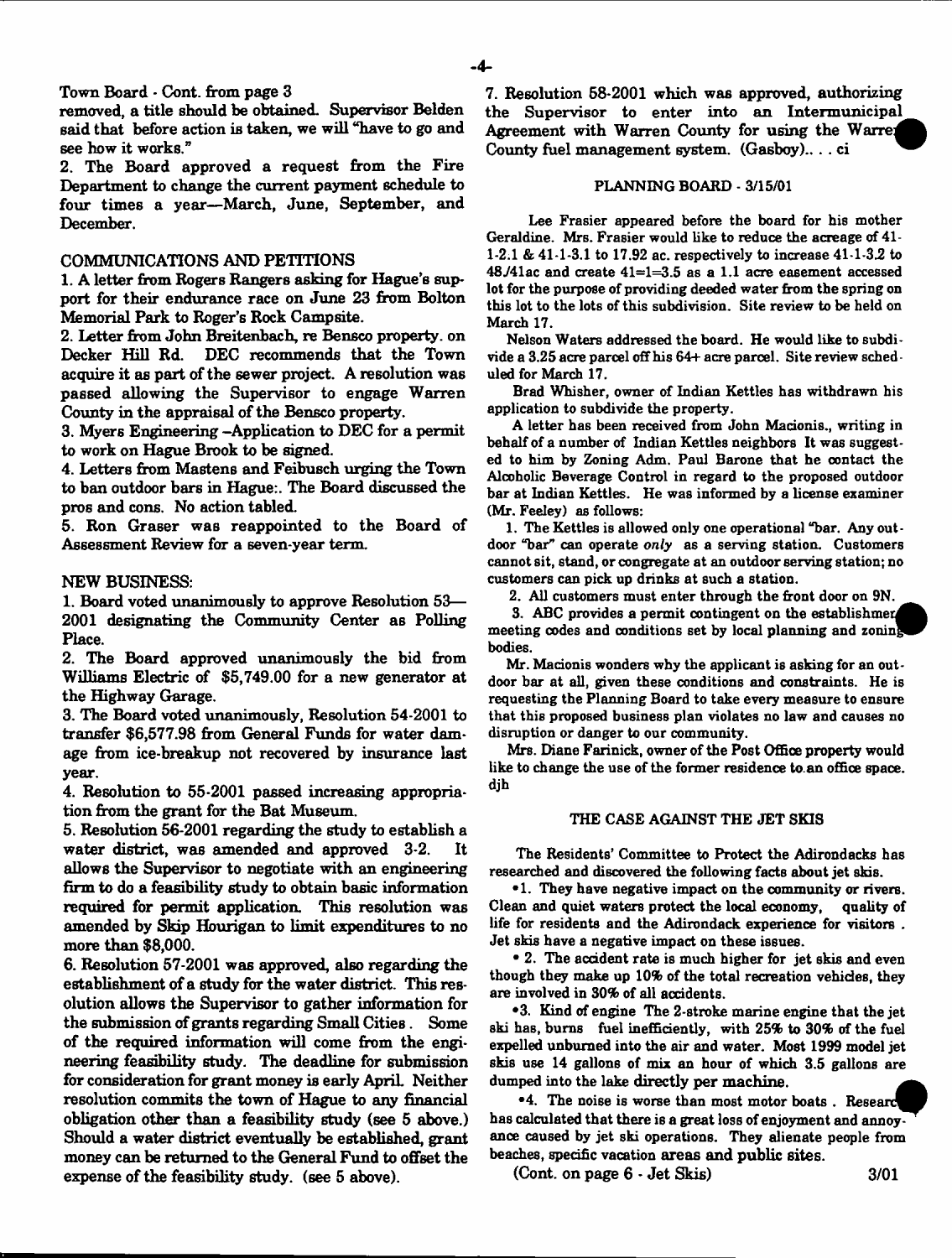#### NATURE NEWS by Laura Meade

Did you ever wonder when and how the many species of plants, fish, animals and insects appeared in our part of the world? Some preceded mankind, some have been hitchhikers to this area via early settlers (or recent arrivals), some flew, swam or walked here by themselves, and others, in the case of seeds of plants and trees, came by "blowin" in the wind. Research would be impossible to document the arrival of each specimen, but naturalists are now warning us to be aware of the possible invasion of a devastating new threat to maple species, horse chestnut, black locust, elm, birch, willow, poplar and green ash trees. That threat is the Asian longhomed beetle.

According to a recent article in the NYS "Conservationist", in 1990 a Brooklyn resident noticed that trees in his neighborhood were being adversely affected and they were riddled with holes. After much observation, he saw a large black and white beetle crawl out of one of the holes. He wondered, "Was that beetle the culprit?"

A New York City forester responded to the man's inquiry but could not identify the creature so it was sent to Cornell Univ. where it was positively identified as an Asian longhorned beetle, a recent immigrant from China, with white bands on antennae that are twice as long as its body. Adult Asian longhomed beetles are 3/4" to 1 1/4" long with black feet and a whitish-blue upper surface.

The insect's life cycle begins when a female beetle chews a small depression in the smooth bark of the host tree. At that nook in the bark she deposits a fertilized egg. Each female may lay as many as 25 to 30 of these eggs, each in its own site. In two weeks these eggs hatch into larvae which bore into the tree's he art wood, making tunnels which disrupt water and nutrient flow. Eventually the tree dies. Using that nutrition, the beetles *emerge* through exit holes *3/8*" or larger, which can be found on the trunk or large branches.

It is suspected that these beetles stowed away in untreated wood shipping materials from China which arrived in the Port of New York in the early 1990's. Now federal inspectors examine in coming shipments of wood crates, pallets and shipping materials from China as they enforce new regulations.

This pest could easily affect trees in every forested region in the US. Although quarantines have been established in oertain areas, the best effective deterrent is awareness by citizens who will speak up if they notice that trees are dying without apparent cause. One should report such decimation to a DEC forester or the NYSDEC office at Ray Brook, NY.

An Asian longhomed beetle invasion could be worse than the gypsy moth defoliation of the 1930's and, since this beetle has no known predators and appears to be pesticide resistant, the problem must be approached quickly and in ways that are cleverly devised.

#### WEATHER NOTES By Mary Lou Doulin

Ralph Waldo Emerson had great respect for the year round beauty of nature. Fortunately for us living by Lake George enables us to see first hand the beauty of all the seasons. Here's an Emerson quote, " 1 please myself with the graces of the winter scenery and believe we are as touched by it as by the genial influences of summer."

 $-5-$ 

The scenery has indeed been lovely but getting about in the midst of this beauty has been difficult. The milder than usual temperatures have produced icy conditions beginning back on Jan. 30 and continuing throughout Feb. and the first half of March. During this time span, walking anyplace has been hazardous, as ice has covered driveways and sidewalks. Add to this a lot of blustery northwest winds, sleet and freezing rain and 25" of new snow from one storm alone and mix in a few days of brilliant sunshine and you will have a kaleidescopic image of winter 2001.

The weather almanac states that this March has been the snowiest in the last 110 years. Riding the frost heaves is reminiscent of a carnival ride.

The lake never totally froze this winter. Throughout there has been an open hole in the center, due to warm winds and temperatures. Though limited to 50 perch a day, the ice fishermen caught delicious perch from Lake George. If you looked to the skies in Jan. through March, Venus showed brighter than it has for years. On Feb. 21 Venus was at its closest point to the sun, and therefore was at its brightest.

There are very subtle signs of spring. The birds are just now beginning to return in flight numbers, and The Wind Chill Factory on the Hague Road in Ti has opened for the season! It is still cold but the bite is not so severe and the days are beginning to lengthen.

#### UPDATE ON HAGUE WATERWORKS

The Hague Homeowners Assoc, has decided that its water system needs to be made into a public system by creating a public water district. The process would occur in two phases. The first would address the needs of the current users, the second would enlarge it to include sections north and south of Rts. 8 and 9N.

The Hague Homeowners Assoc, has asked the town board to pay for an engineering feasibility study estimated to cost up to \$8,000. By a vote of 4-1 the town board authorized this expenditure.

New York State allows for the formation of a water district under Article 12 and Article 12A of the Town Law. Under Article 12 the property owners of the area in the proposed district must petition the town board specifying certain conditions required by law. Under Article 12A no petition is needed to form a water district. The Town Board can pass a resolution establishing the water district. However, this method is subject to a referendum.

The Town Board has not been served with a petition requesting the creation of a water district, nor has it passed a resolution establishing a water district as of March 13. Since up to \$8,000 of public money will be spent, there should be a widely advertised informational meeting to explain the issue.

As far as the proposed phase two, no needs assessment has been done. How do we know what is needed? ... rm

# BEGINNING APRIL 1 TRANSFER STATION WILL BE OPEN TUES, THURS, FRI, SAT.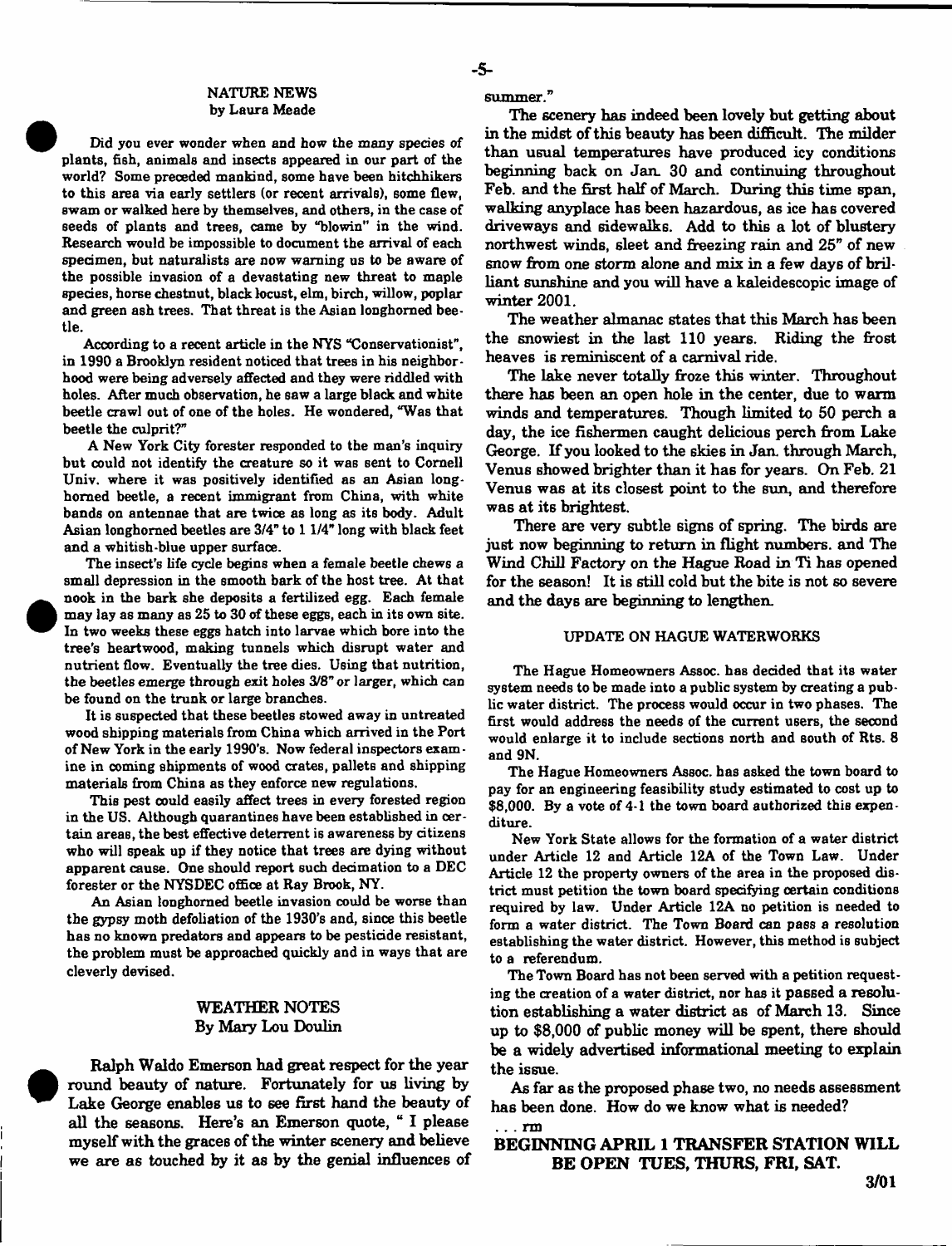#### TICONDEROGA FESTIVAL GUILD

March is Membership Mcnth for the Ti Festival Guild, Inc. A mailing containing the 2001 summer program has been sent throughout the area and efforts will be made throughout March to enroll new members in the organization.

The presentation of summer concerts by the Guild is supported by grants, business contributions, and individual memberships. An especially important use for membership donations is to offset the costs of the children's Arts Treks which are presented on six summer Wednesday mornings. These programs are free to children and their families. A membership in the Guild is away to join in bringing these programs to the community.

The 2001 programs for children will indude "Beat the Brass" by Solid Brass Lite; "Echoes of Earth and Sky", a program of Native American songs, stories and dances; an Irish Minstrel; the Poppy Doodle Puppets; the Mask Man, and the dramatization of *A/i Bsba.*

Evening concerts indude Solid Brass Lite, Echoes of Earth and Sky, High Road, La Chic \*n Banes, Susan Hamlin and Neil Anderson, and Stephen Gratto presenting an 18th century view of the Champlain Valley with drama and juggling.

Further information on membership may be obtained by calling the office of the Ticonderoga Festival Guild at 518-585-6716. Requests for the mailing materials may be made to [tfguild@capital.net.](mailto:tfguild@capital.net)

#### SILVER BAY ASSOC. TO PRESENT WORKSHOP

The Writer's Voice of the Silver Bay Assodation is presenting two workshops.

*Getting Published: presenting your story* will be held on Sat., March 31, 2001 in Morse Hall on the Silver Bay Campus from 10AM - 4PM. The workshop topics will be *Hon\* to be a defective and find success in publishing* with poets & writers, Amy Holman, *Performing Fiction and Poetry* with writer and performer Roger Banair-Agard, and *Pitching jvnr novel or memoir*, Literary Agent, Jay Mandel. Also author William Patrick will read from his poetry and non-fiction. The cost of the workshop is \$25.00 which includes lunch.

A grant writing workshop will also be held an Wed., April 25,2001 at the Sproul Pavilion an the campus. Presenters are Tony Proscio and Anne Mackinnon, author and editor of In *Otto\* Wbrds: A Plea for Plain Speaking in Foundations* The cost of this workshop is \$15.

For more info, call 518-543-8833, ext. 208 or inquire at [sbaprcgram@aol.com.](mailto:sbaprcgram@aol.com)

#### THE KINGS GARDEN IN THE 21ST CENTURY

Ft. Ticonderoga's Friends Program Series continues on Wed. April 4, 2001 at 7PM with a lecture by Eltyn Mary Farrar titled "The King's Garden in the 21st Century." The talk will be held at Ft. Ticonderoga's Thompson-Pell Research Center, located on N.Y. Rt. 74 just east of the Village of Ticonderoga. The program is free and open to the public. For more info, call 585-2821.

#### THANK YOU TO BESTE DONORS

The following is a list of those who made donations to the Beste Fund in memory of Donald ("Trav") Jordon. Thank you all far being so generous.

Dan Belden, Bertha Dunsmore, Linda Fish, Dottie Henry,

The following is a list of those who made donations toward our recent fund raising efforts through the Hague Chronicle. This year we had seven students who received awards:; Tavish Costello, (attending SUNY Plattsburgh, majoring in art) Brandy-Lynn Frasier, (NCCC. education/art), Peter Hutchinson, (Houghton College - liberal arts/oommunications), Kathryn Rutkowski, (St. Michael's College - elementary education), Eve Trombley, (Univ. of VT - music), Wyatt Wells, (Norwich Univ. - biomedical technology), and Brad Zeyak, (U. of Mass. - engineering). Kathryn Rutkowski received this year's Beste Outstanding Student award. What a great group of students! We wish them all well in their present and future endeavors. Many thanks far your continued support of these students and those to come!

Ethel Andrus, The Barry Family, Michael & Maureen Cherubini, Ed & Mary Crabbs, Tbny & Emma DeFranco, Leigh Fisher, Tim & Michelle Gautreau, Rod and Nema Geer, Henry & Ann Geils, John & Virginia Geils, Dottie Henry, Tbm James, Ralph & Julia Ketch am, Mary Laundree (in memory of Ray), Dan and Nancee McGowen, Lu & Norma Megow, John & Mean Miller, The Munson Group, Inc, Mae Pagan, Charles & Angie Parlin, Charles Parlin, Jr., Mrs. R. Parmley, Bob & Lynn Patchett, Bruce and Sandra Rust, Sal *&* Kathy Santaniello, Lynn and Pat Stote, Betty Van Sleet, Dominick J. Viscardi,^^ Clifton & Marguerite West

It's not too late to give! Please send your donations to: The Beste Scholarship Fund, *do* Hague Community Center, Hague, NY 121836.

#### ( Jet Skis - Cont. from page 4)

•5. Jet skis are a big threat to wildlife. This is connected to the petro chemicals that are released into the water which disturbs the wildlife. Jet skis are currently the greatest threat to the American population of loons and have negative effects on nesting waterfowl.

•6. The Adirondack tourist economy depends upon marketing attributes of peaceful, quiet, rural communities, natural beauty and tranquility. Jet skis destroy these qualities for the majority of residents and visitors.

\*7. Jet skis spread Eurasian milfoil.

\*8. Jet skis are advertised aB thrill craft and generally we see one person having fun and dozens of others being annoyed and endangered.

Those are the general negative features of jet skis, and perhaps we should consider banning them.

These above facts have been researched and documented by the RCPA.... mid

#### HELP WANTED!

The town will be hiring a person to work at the Information Booth during the summer seasor Anyone interested should pick up a job applica. tion and job description from the town office.

Also  $\cdot$  job applications are available for life guards and park attendants. See Bertha at Town Hall. 3/01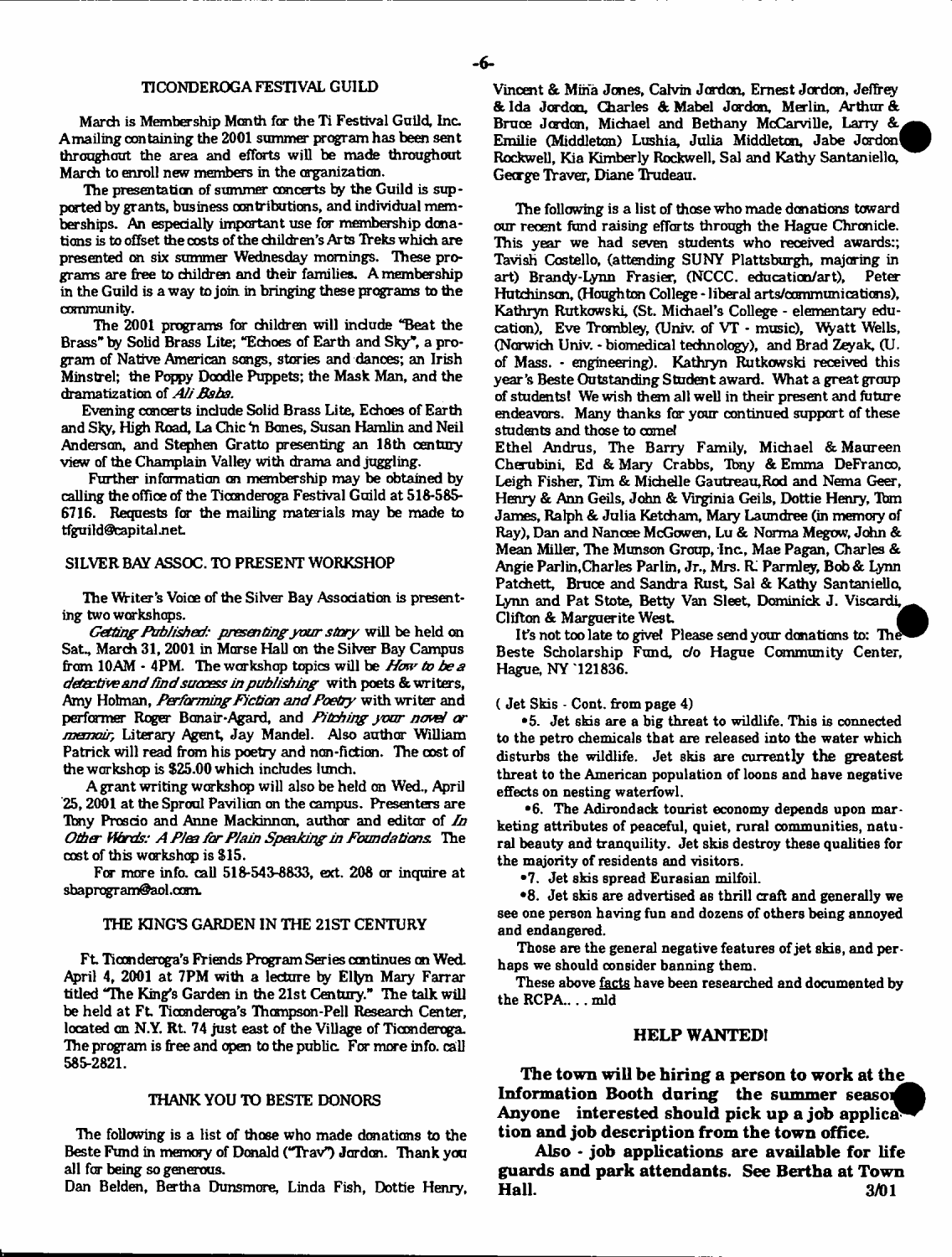# *sowgDinigs*

BORN: Kevin & Jane (Raymond) Galley, Charlotte, NC announce the adoption of a son, Samuel Richard Gailey, bam March 8, 2001. Proud grandparents are Dick & Barbara Raymond, summer residents of Silver Bay Kevin & Jane are former Emps of the SBA.

BORN: A son, Levi Grey, to S.J. and Georgie-Anna Santaniello on March 9, 2001 in Wilmington, NC. Proud grandparents are Carl & Virginia-Lee Wolfe, Lake Royale, NC, Nancy Edgecomb, Pittsfield, MA and Sal and Kathy Santaniello, Silver Bay.

# $\tau \gamma \gamma$

The following Hague students attending Ti Hi School were listed on the honor roll for scholar/athletes for the winter of 2001: 1st Honors - Dawn McCoy, Luke Frasier, Ted Santaniello. Second Honors - Bill Bothe, Jason Mott, Josh Ross, Tbm Haskell. Congratulations!

•Jessica Frasier, daughter of Edna and Dick Frasier has been named to the dean's list at Clarkson University. She is in her senior year at the university.

• The Highway Department cannot be responsible for plowing private driveways except in specific emergencies. Supervisor Belden stated that because of insurance liabilities, this cannot be done. Please do not call to be plowed ant unless it is an emergency!

• It has come to our attention that a series of burglaries has taken place in Hague in recent weeks. Supervisor Belden warns residents to keep their houses and cars locked and do not hire anyone to do any work for you unless you know who they are. Request references!

• Barbara Snow, Decker Hill Road, reported that she spotted two mallard ducks lying in the middle of the road in front of her house following a snowstorm. This was an unusual sight, since they have not been seen around that area for many years.

•Ticcnderoga Advanced Placement English students recently spent the day at Middlebury College Library learning to use the college library, computer resources, and the Library of Congress system as part of their English studies. In addition, students had the opportunity to research their Senior Projects at Middlebury's

Starr Library, Music Library and newly opened Science Library.

AP courses are opportunities for high school students to earn college credits while still in high school. AP course registration is on the rise in NYS and in the USA and many selective colleges and universities look for them on a student's transcript At Ti High School courses are offered in

Calculus, US History and English.

• Sixth grade annual Science Fair will be held in the Ti Middle Sdiool cafetorium on April 4,2001 from 7-8:30PM. 40 projects will be featured. Open to the public.

• Dr. Michael Ricci, Vascular Surgeon, has joined the medical staff at Moses-Ludington Hospital as a clinical consultant. Dr. Ricci is Roger H. Allbee Professor of Surgery at Fletcher Allen Health Care and the University of Vermont College of Medicine. Dr. Ricci has been instrumental in the implementation of the Telemedicine Program that has twice been named one of the Tbp Ten in the nation while maintaining a full time practice in clinical vascular surgery.

Dr. Ricci will be holding a monthly clinic at Moses-Ludington Hospital. To schedule an appointment with Dr. Ricci, call 518-585-2831 Ext. 13

#### COMPREHENSIVE PLAN COMMITTEE 2/26/01

Chazen Co. representatives Stuart Messinger and Jane Marshal] talked about the Lake George/Lake Champlain interpretative facilities plan. There is grant money available and Hague has the opportunity to develop an interpretative fad-lties plan that would focus an *a* few things. One idea is to establish an informational kiosk at the Town Park to help interpret some of the features we have in town such as Natural History or Geological Formations Graphite Mine History, Bats, etc., ome of the legends associated with the rock formations in the area, useful info, like the Cartoon Museum and Clifton West Historical Museum.

The rest of the meeting was a continuation of the goals and objectives.

A Historic and Cultural Resources

Goals: Promote the historic and cultural resources in the Tbwn of Hague and surrounding region.

Objectives: •Continue to develop festivals, fairs and other event-based attractions. • Ensure that there are policies and procedures in place to manage the Town's historical records. •Better advertise and expand hours of operation of the two museums. • Continue summer concerts in park. •Continue to build partnership between the town and Silver Bay Assoc. B. Community Facilities

Goals: Protect & improve Town's community facilities

Objectives: • Increase the volunteer membership in the HVFD. • Develop a walking trail along Rt.  $9N$  • Expand snowmobile trails in the town to link to regional network. • Explore mere uses for town dock.

C. Infrastructure

Goal: Coordinate the growth of town with proposed sewer system.

Objectives: "Expand the area of moderate intensity development within sewer service area.

D. Community Appearance

Goal: Improve appearance and functionality of primary hamlet and the general appearance of town.

Objectives: • Provide financial support for structural and facade improvements. • Prepare and implement streetscape guidelines an Rt. 8 im primary hamlet • Support efforts of Hague Enhancement Committee to beautify the town. . Hold annual clean-up day free of charge to residents. . Improve appearance of sand pit at Sabbath Day Pt.

Next meeting scheduled for April 9 at 7PM. 3/01